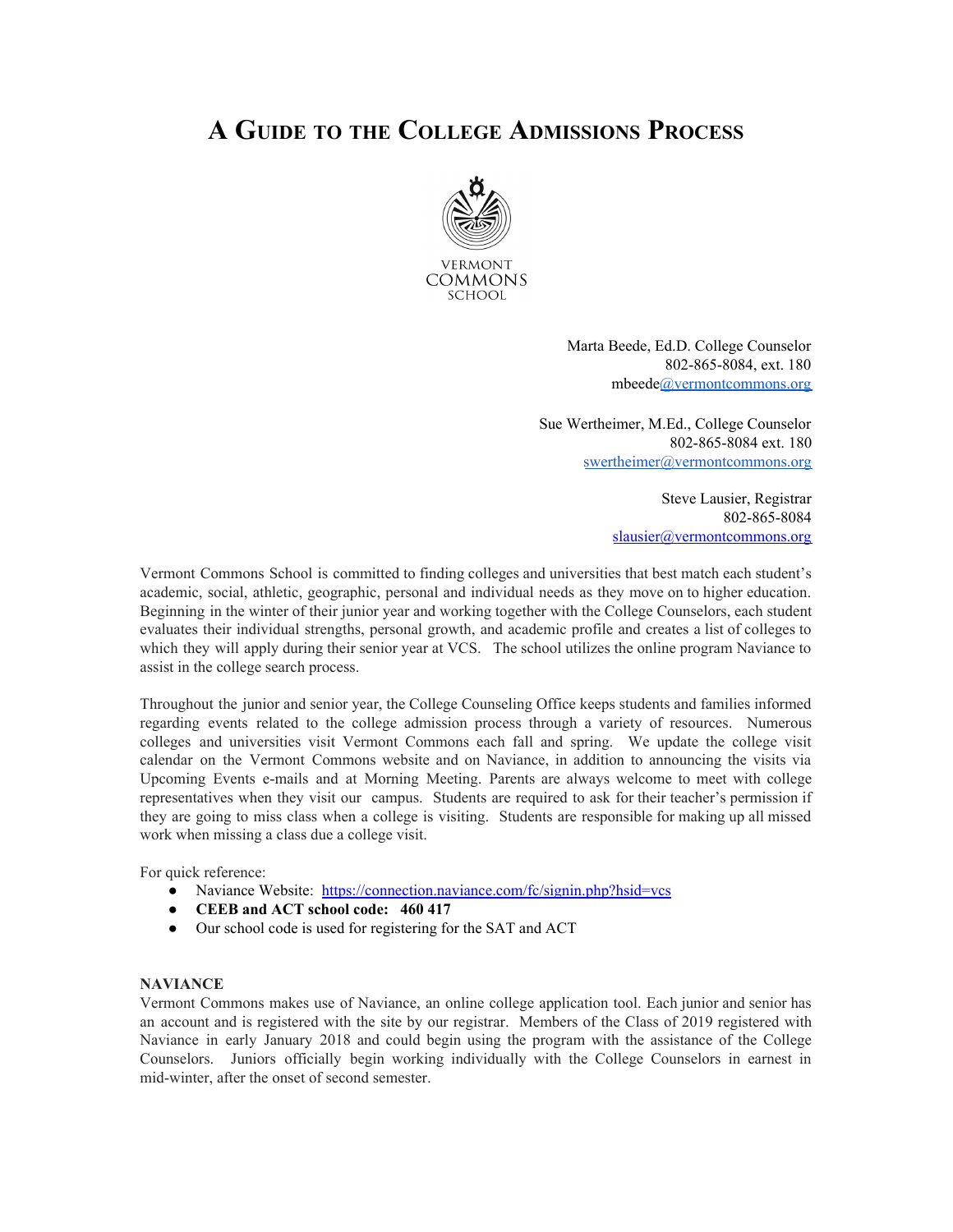Once on Naviance, there are links to numerous college counseling search engines and related websites that are associated with admissions and higher education. The comprehensive nature of Naviance makes it possible for students and parents to link to specific college and university websites as well as other helpful resources.

#### http://connection.naviance.com/vcs

Naviance provides each student with their own personal (private) account that includes individualized information such as standardized test scores and a current grade point average. This information is then available to compare a student's data to past Vermont Commons applicants who have applied to the same colleges and universities via scattergrams. There is also a listing on Naviance of upcoming college and university visits to our school. Our students utilize Naviance to create, update, and navigate their college lists and request transcripts, which the registrar then transmits electronically to the colleges and universities to which they are applying.

# **STANDARDIZED TESTING:**

While standardized testing is not the most important part of the college counseling process, it is an aspect, and college admission officers do utilize the scores as a benchmark to compare students on a national level. For further information on the SAT and ACT, please go to the following websites:

http://sat.collegeboard.org/home?affiliateId=nav&bannerId=g-cbh-sat

## http://www.actstudent.org/

That said there are many institutions that do not require test scores as part of their review. For further information, please go to www.fairtest.org. There are links to the College Board, ACT and Fair Test on Naviance, too.

## **Recommended timetable for standardized testing for Juniors and Seniors:**

## **September:**

● ACT, seniors

**October**:

- PSAT, juniors (at VCS, all  $9<sup>th</sup>$ ,  $10<sup>th</sup>$ , and  $11<sup>th</sup>$  graders take the PSAT)
- SAT or SAT subject tests, seniors
- ACT, seniors

## **November:**

• SAT or SAT subject tests, seniors

**March:**

**●** SAT, juniors

# **April**:

● ACT, juniors

**May**

- AP exams, juniors and seniors
- SAT or SAT subject tests, juniors

**June**

- SAT or SAT subject tests, juniors
- ACT, juniors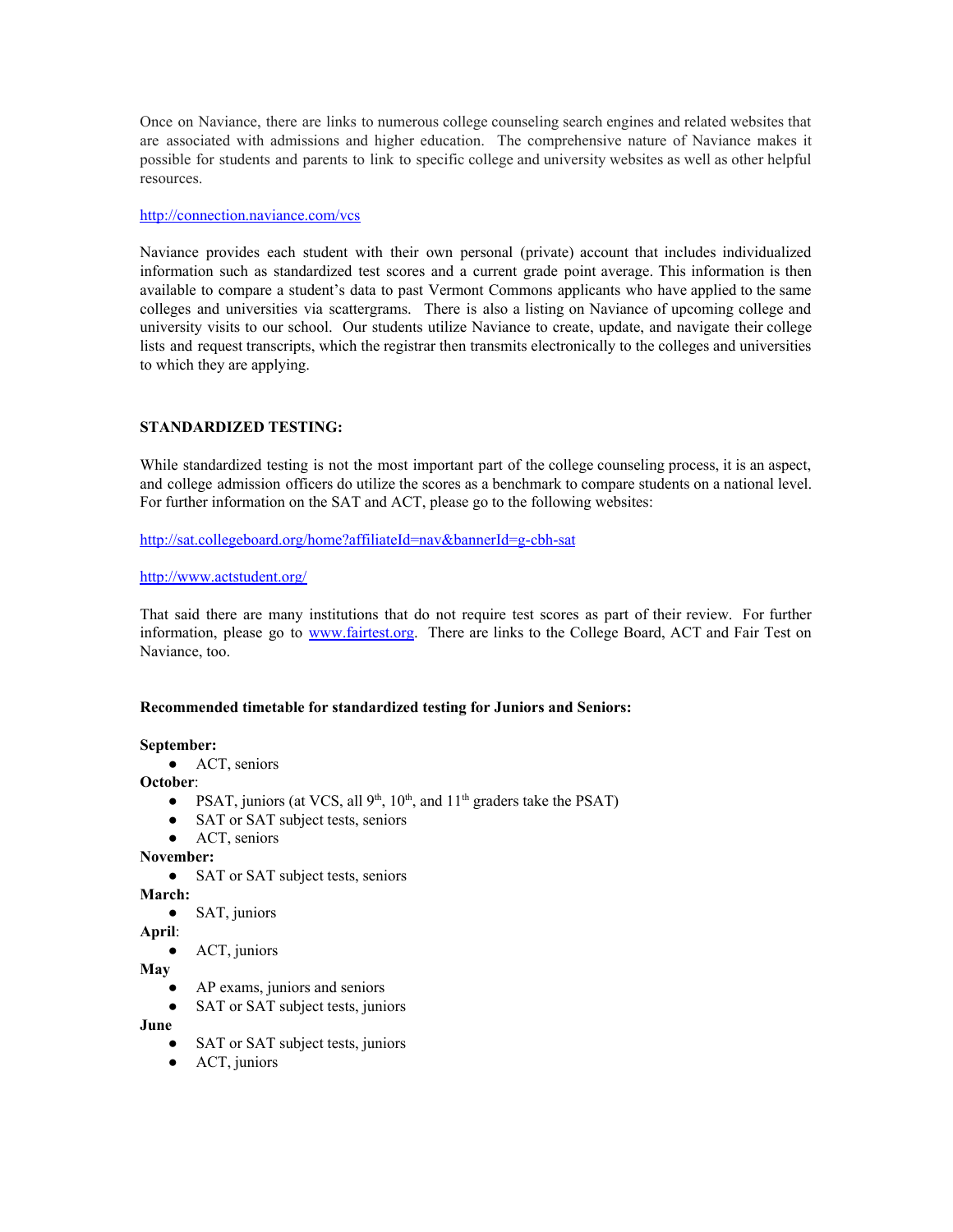# **SCORE CHOICE:**

Several years ago, the College Board enacted a policy that enabled students to send particular scores to colleges. Please know that this option is only available for test date NOT by test section. For further information on Score Choice, please see the attached link.

http://professionals.collegeboard.com/profdownload/sat-score-choice.pdf

**THE STUDENT TASKS INCLUDE...**

- Entering the process of searching for colleges and universities with an open mind. Considering institutions that may be unknown to you and your family as you formulate your listing of potential colleges and universities.
- Researching institutions carefully and thoughtfully. Be aware of the admission criteria at those colleges and universities to which you are applying, including knowing all deadlines.
- When it comes time to calling colleges and universities to make your appointments to visit, it is preferable that the call should be made by the student.
- As time and schedules allow, meeting with admissions representatives when they visit our school, visiting campuses and attending open house programs to learn more.
- Checking email with regularity as colleges use email as a method of communication to keep you informed of upcoming events such as open houses, special programs and interview opportunities.
- **●** Making every effort to start the Common Application and your personal essays completed before the onset of the 2018-19 academic year. **The Common Application will "go live" on August 1, 2018**
- Staying in close touch with Marta and Susan regarding your college visits, plans, progress and asking questions as they arise.
- *● Each VCS student is responsible for submitting his or her standardized test scores to the colleges and universities to which they are applying, and for paying the fees associated with the College* Board and the ACT. It is the student's responsibility to ensure that the scores arrive on time at the *colleges and universities.*
- *● Vermont Commons does NOT send standardized test scores on behalf of the student.*
- *● VCS students are responsible for submitting their own applications, supplements and, if required, portfolio, to the colleges and universities to which they are applying.*
- *● VCS students are responsible for paying the application fees to the colleges and universities to which they are applying.*
- *● Students must complete transcript ALL requests at least two weeks prior to the college/university deadline via Naviance.*
- Students must request their letters of recommendation from the faculty who will write on their behalf by **Monday, August 27 th , 2018**. Each student is to request two letters of recommendation; it is suggested that those whom you ask be teachers you have had in your junior year or will have in your senior year.
- If the college or university to which a student is applying has individual forms that need to be filled out, it is the responsibility of that student to give the forms to the College Counselors at least two weeks prior to the specified admission deadline.
- Students are to keep the College Counselors informed of acceptances, deferrals, wait lists and denials from the colleges to which they have applied.
- Once a student has received news from all of the institutions to which they have applied and the final decision has been made as to where they will attend, it is an important courtesy that the student notify the other institutions they are no longer interested.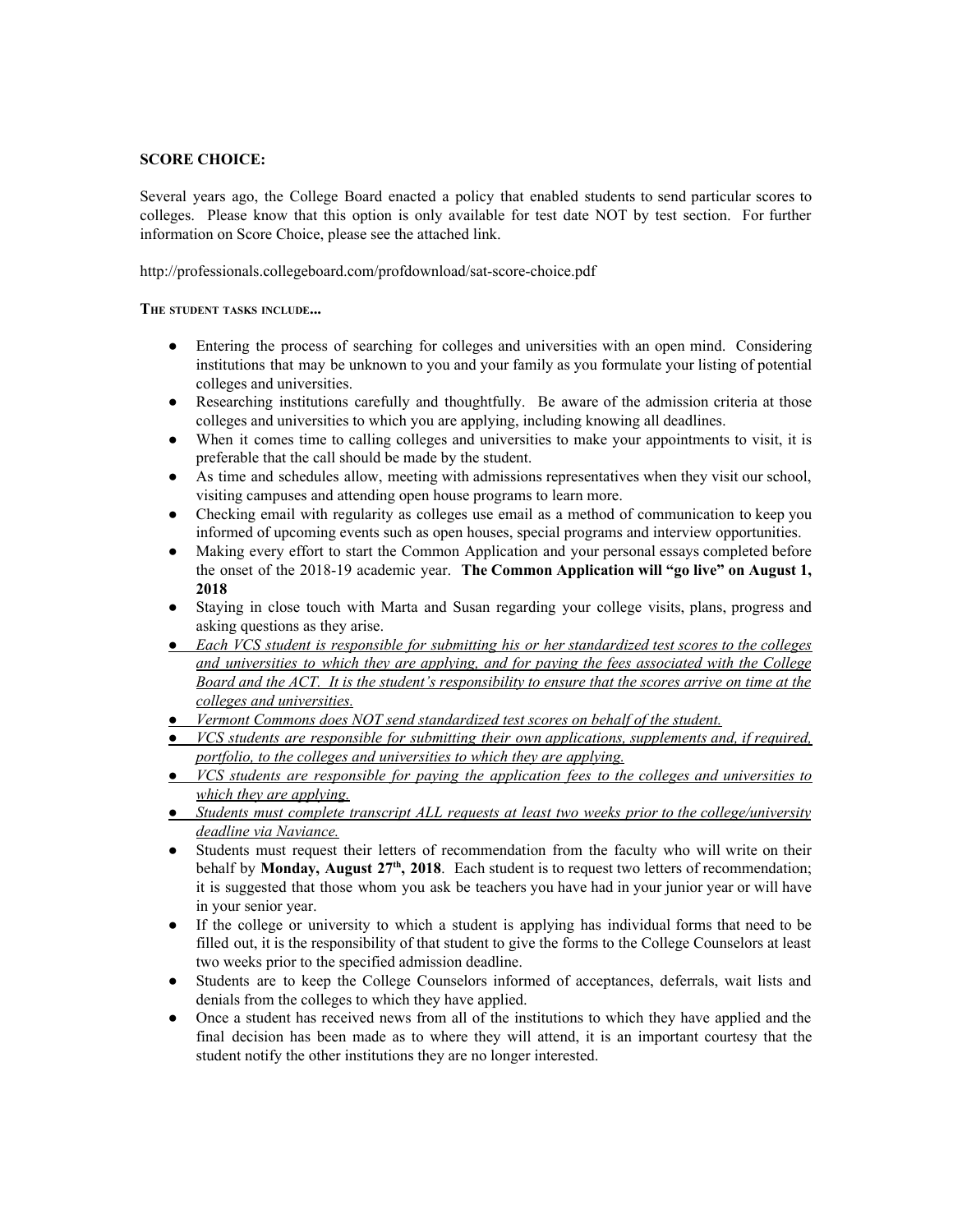**THE PARENTS TASKS INCLUDE...**

- Supporting their children as they begin to contemplate life after Vermont Commons School *and recognize that this is their journey*.
- Listening to your children's ideas and concerns as they enter the college counseling process.
- Encouraging your children to make the call to set up the campus visits and tours. If they hesitate, please step in, but it is a good time for them to take the initiative.
- Reviewing Naviance with regularity with your children and keeping up to date on the colleges and universities that they are considering. To access, use your child's email and password. Vermont Commons can provide you with your own password if requested. Please contact Marta, Susan, or Steve to set up.
- Visiting campuses with your children, meeting with the admissions representatives who visit our school, and attending the college fairs in our area.
- Being mindful of our deadlines at Vermont Commons, i.e. that all transcript requests be made at least two weeks in advance of the college/university deadline. We cannot ensure the timely delivery of last minute requests of transcripts.
- Being aware of your children's applications and standardized testing registration deadlines, and ensuring that they're met.
- Ensuring that your children are responsible for sending their official standardized test scores to the colleges and universities to which they are applying. Vermont Commons School does not send official standardized test scores to colleges and universities; this is the responsibility of each student/parent.
- If you will be seeking financial aid, be an on-time applicant. Regularly access VSAC's website for updates: www.vsac.org and keep in touch with the financial aid offices at the colleges to which your child is applying.
- Actively, with your child, pursue scholarship opportunities. Suggested websites (links are also on Naviance) are: www.schoolsoup.com and www.fastweb.com

**THE COLLEGE COUNSELOR'<sup>S</sup> TASKS INCLUDE...**

- Working with every Vermont Commons junior and senior and their parents as they create a listing of colleges and universities to apply to; the list should be balanced with institutions that serve as good matches by reflecting the student's academic profile, interests, abilities.
- Introducing each Vermont Commons junior and senior to Naviance and working with them as they utilize our on-line college tools. Answering questions as they arise.
- Providing information and resources and sharing updates about colleges and universities.
- Serving as an advocate on behalf of the student in the college counseling process to the colleges and universities to which they are applying.
- Keeping students and parents informed about visits to our school by colleges and universities.
- Updating students, via our college counseling calendar and Naviance, of upcoming standardized testing dates. Students are responsible for registering themselves for all standardized tests with the exception of the Pre-ACT and PSAT, which the school does for all students in grades 10-11.
- Writing a recommendation on the student's behalf, with a focus on personal strengths and highlighting academic preparation. That letter, our school profile, the student's academic transcript, and the recommendations written by teachers are sent via Naviance by our registrar, Steve Lausier, to the colleges and universities to which each student is applying.
- At the conclusion of the first semester of the senior year, the official school report is sent out with mid-year grades along with a mid-year report.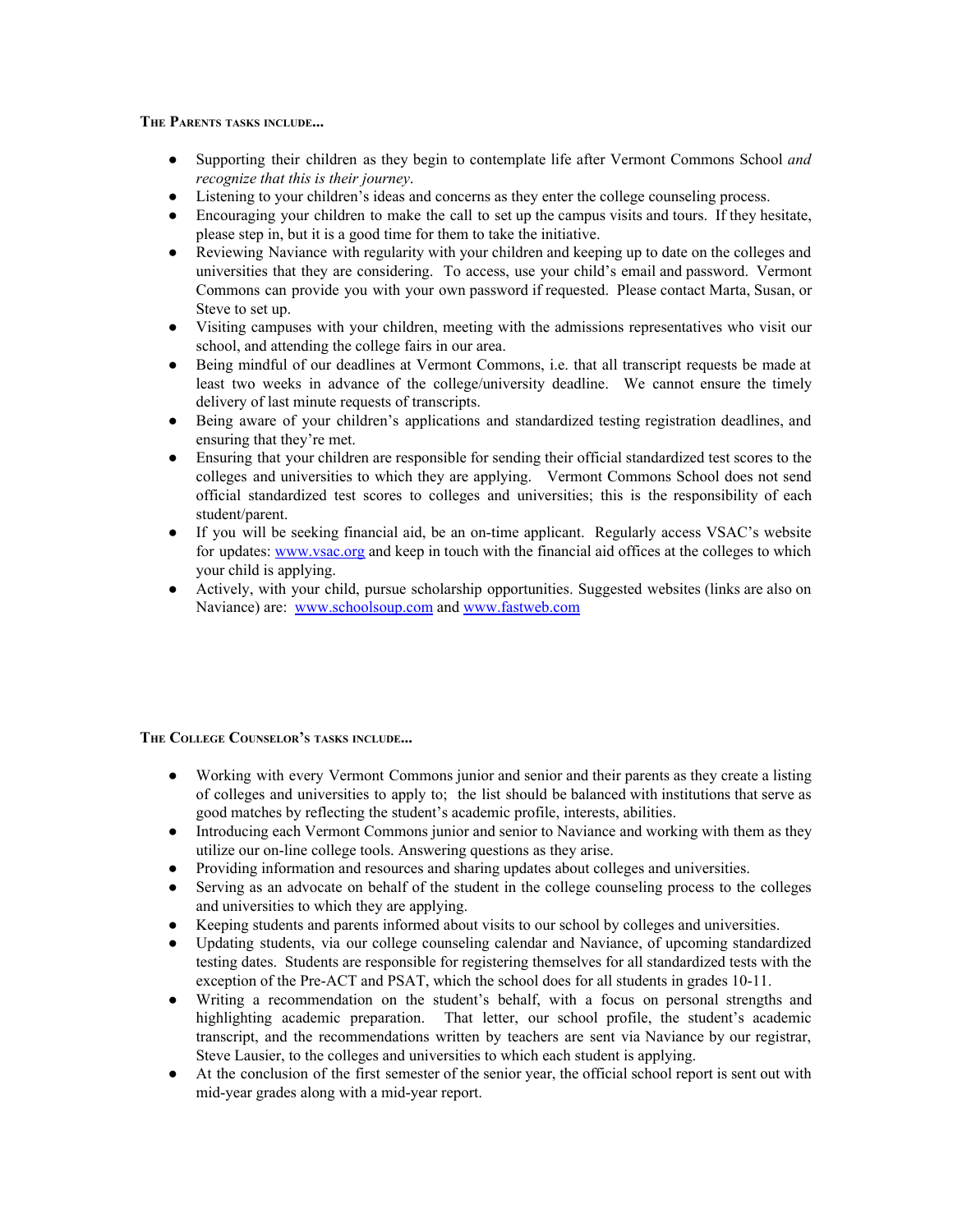- As decisions come in, the College Counselors are available to meet with students and their parents to help them consider their options for higher education.
- The College Counselors are also versed in Gap Year and summer program options for students seeking them.

**THE REGISTRAR'<sup>S</sup> TASKS INCLUDE...**

- **●** Updating each student's transcript and academic record.
- **●** Answering parents' and students' questions regarding GPA and transcripts.
- **●** Sending out, via Naviance, each senior's official Vermont Commons transcript, school report form, and letters of recommendation to meet the college or university's stated deadline. The submission can be tracked on Naviance.
- **●** Sending out the mid-year report to each college our students apply to at the conclusion of the first semester.
- **●** Sending an official final transcript to the colleges into which the member of the Class of 2019 will matriculate, after they have successfully graduated from our school.

## **RESEARCHING COLLEGES**

- Things to consider include the following: the specific academic program unique to the institution, enrollment, location, public vs. private, academic requirements, religious affiliation, student life, and community atmosphere.
- Enrollment Vermont is home to one of the smallest colleges in the country, Sterling, with just 125 students. One of the largest universities in the country is Ohio State in Columbus with 64,000 enrolled. Somewhere in between is just the right college or university for you and Naviance will help you find it.
- Location determine if you would like to study in an urban area like Boston or New York, a rural area like Vermont's Northeast Kingdom, or a suburban area like Burlington.
- Academic requirements each college's website, under the admissions section, will list its specific requirements for admission, along with the average standardized test scores of those students that it admits.

## **EARLY DECISION VS. EARLY ACTION VS. SINGLE-CHOICE EARLY ACTION**

Please review the link on Naviance (from the College Board's website) that highlights these different plans for a clear explanation, or see Ari.

#### **ROLLING ADMISSION:**

This means that a student can apply at any point during the senior year. If a college or university to which you are applying operates with this plan, it is important to inform the college counseling office and the registrar as to the date you wish to submit your application. Depending on a student's junior year grades, students wishing to apply to colleges with rolling admission may be best served by either applying immediately in the fall of senior year (if junior year went particularly well) or waiting to apply until after the mid-year grades are posted in February; in so doing with the latter, the colleges will have a good picture of how the student is doing during their senior year.

## **FINANCIAL AID:**

There are links on Naviance to Vermont Student Assistance Corporation www.vsac.org that will lead you to further information about the financial aid application process. Each fall, VSAC hosts information sessions throughout northern Vermont, and parents and students are strongly encouraged to attend. Vermont Commons will publicize the times and locations of these programs.